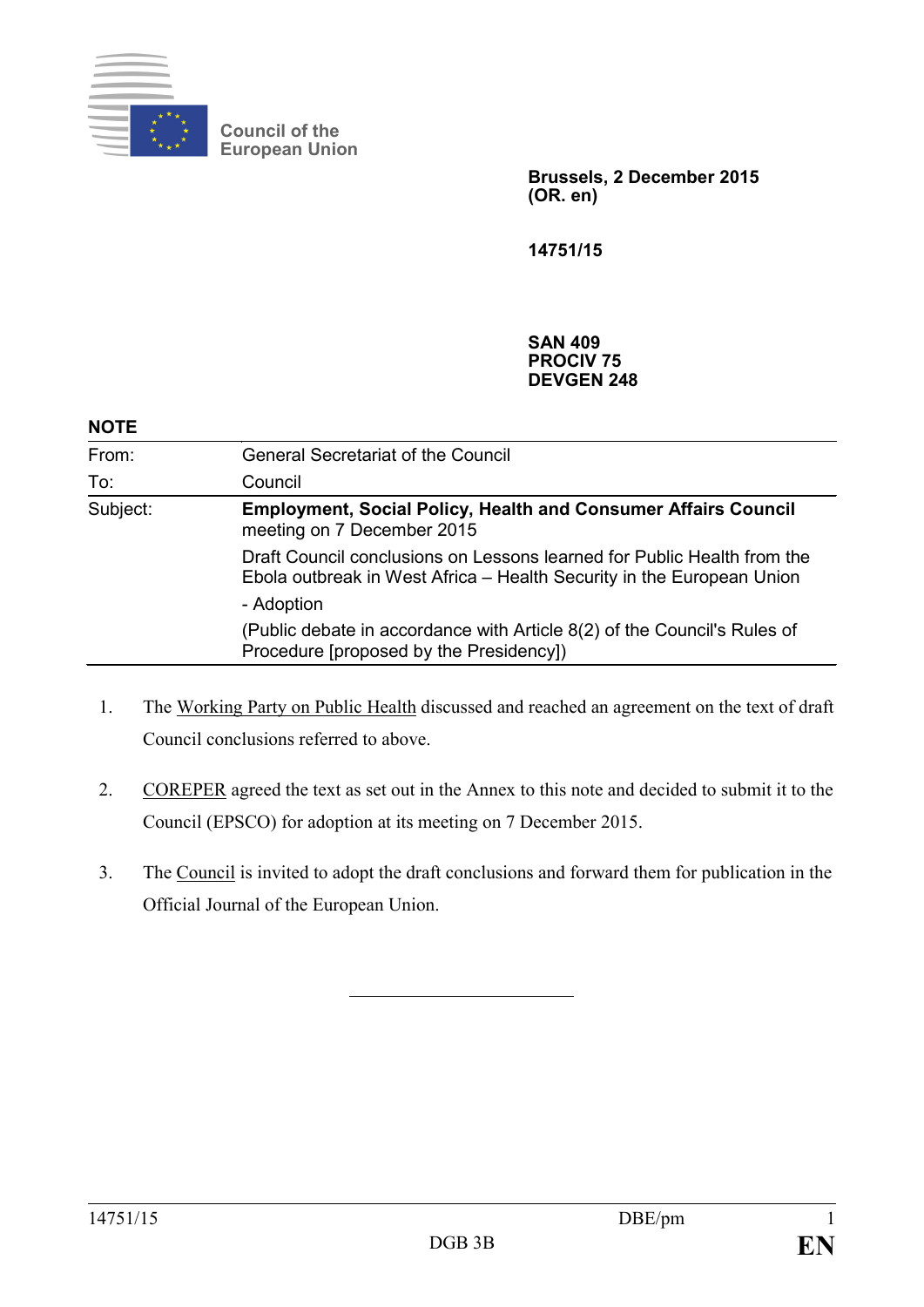#### **Draft Council conclusions on**

# **Lessons learned for Public Health from the Ebola outbreak in West Africa – Health Security in the European Union**

#### **THE COUNCIL OF THE EUROPEAN UNION**

- 1. RECALLS that under Article 168 of the Treaty on the Functioning of the European Union, a high level of human health protection shall be ensured in the definition and implementation of all Union policies and activities; that Union action, which shall complement national policies, shall be directed towards improving public health, preventing physical and mental illness and diseases, and obviating sources of danger to physical and mental health. Such action shall cover the fight against the major health scourges, by promoting research into their causes, their transmission and their prevention, as well as health information and education, and monitoring, early warning of and combating serious cross-border threats to health. Member States shall, in liaison with the Commission, coordinate among themselves their policies and programmes in those areas;
- 2. NOTES with concern that the Ebola Virus Disease (EVD) epidemic in West Africa has proved to be the largest epidemic of the disease on record, with more than 28,000 reported confirmed, probable and suspected cases and over 11,000 reported deaths**[1](#page-1-0)** , including about 500 of healthcare workers, since March 2014 and that, since its outbreak in December 2013, the epidemic has evolved into a public health, humanitarian and socio-economic crisis with an unprecedented impact on families and communities in affected countries;

<span id="page-1-0"></span>**<sup>1</sup>** [http://apps.who.int/ebola/ebola-situation-reports.](http://apps.who.int/ebola/ebola-situation-reports)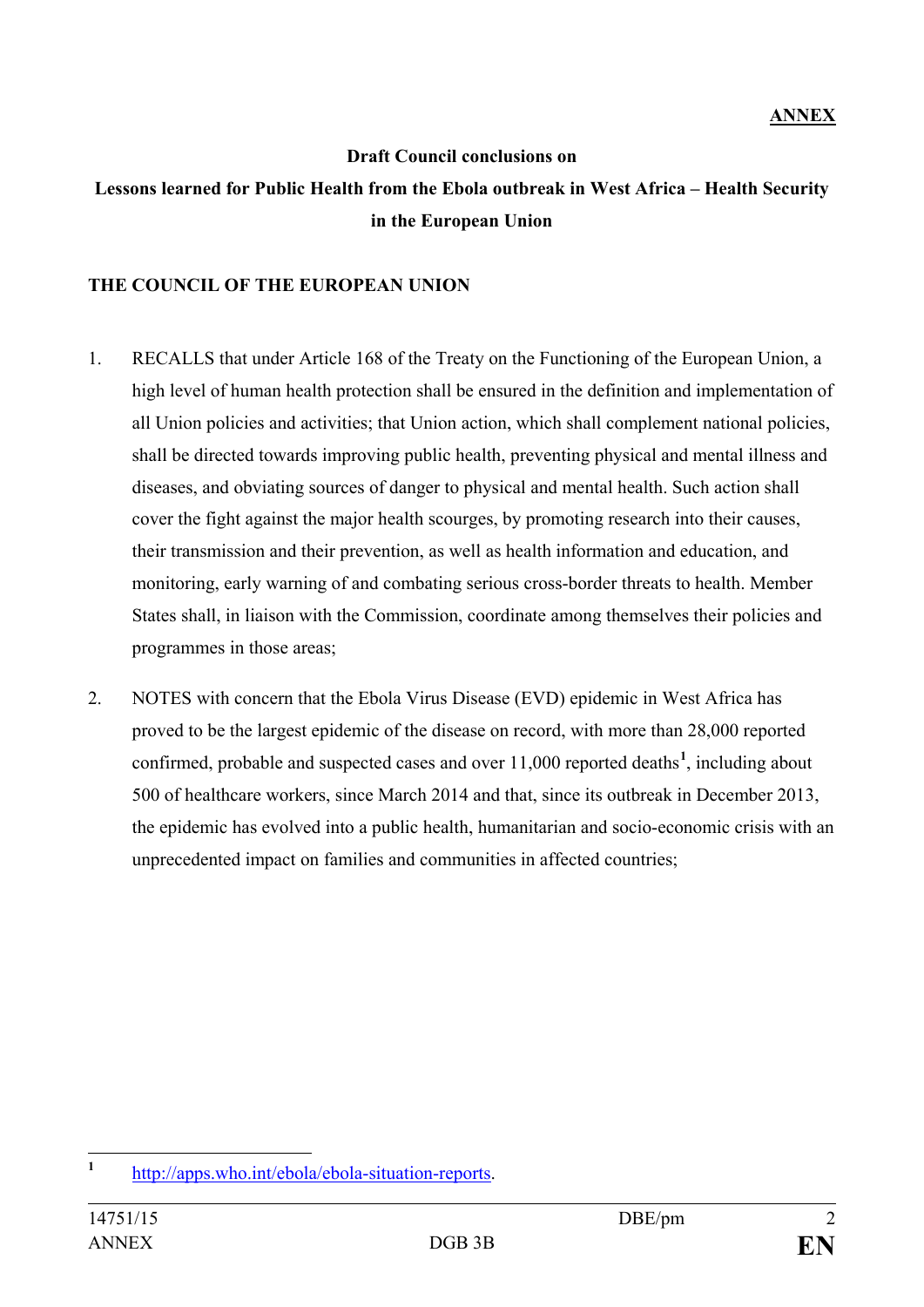- 3. RECALLS the International Health Regulations (2005) **[2](#page-2-0)** (IHR) adopted by the 58th World Health Assembly on 23 May 2005 which reinforced coordination among States Parties to the IHR as regards preparedness for and the response to a public health emergency of international concern;
- 4. NOTES the response to the outbreak of EVD by the Member States, the European Commission, the Health Security Committee (HSC), the European Centre for Disease Prevention and Control (ECDC) and the World Health Organisation (WHO);
- 5. WELCOMES the extensive response to the outbreak of EVD by the affected countries and the remarkable work by civil society and non-governmental organisations;
- 6. RECALLS that improving citizens' health security was a core aim of the second EU Health Programme (2008-2013)**[3](#page-2-1)** and NOTES the overarching objective to 'protect Union citizens from serious cross-border health threats' as enshrined in the third EU Health Programme  $(2014 - 2020)^4$  $(2014 - 2020)^4$  $(2014 - 2020)^4$ ;
- 7. RECALLS that Decision 1082/2013/EU on serious cross-border threats to health**[5](#page-2-3)** lays down rules on epidemiological surveillance, monitoring, early warning of, and combating serious cross-border threats to health, including preparedness and response planning related to those activities, with a view to coordinate and in order to complement national policies and ACKNOWLEDGES that the Decision enabled the Union to address the public health aspects of the Ebola outbreak while also reinforcing the interoperability of its preparedness and response capacities and that it provides a solid framework to tackle future public health crises similar to the Ebola outbreak;

<span id="page-2-1"></span>

<span id="page-2-0"></span><sup>&</sup>lt;sup>2</sup> http://apps.who.int/iris/bitstream/10665/43883/1/9789241580410\_eng.pdf.<br><sup>3</sup> Decision No 1350/2007/EC of the European Parliament and of the Council of 23 October 2007 establishing a second programme of Community action in the field of health (2008-13), OJ L 301, 20.11.2007, p. 3.

<span id="page-2-2"></span>**<sup>4</sup>** Regulation (EU) No 282/2014 of the European Parliament and of the Council of 11 March 2014 on the establishment of a third Programme for the Union's action in the field of health (2014-2020), OJ L 86, 21.3.2014, p. 1.

<span id="page-2-3"></span><sup>&</sup>lt;sup>5</sup> Decision 1082/2013/EU of the European Parliament and of the Council of 22 October 2013, OJ L 293, 5.11.2013, p.1.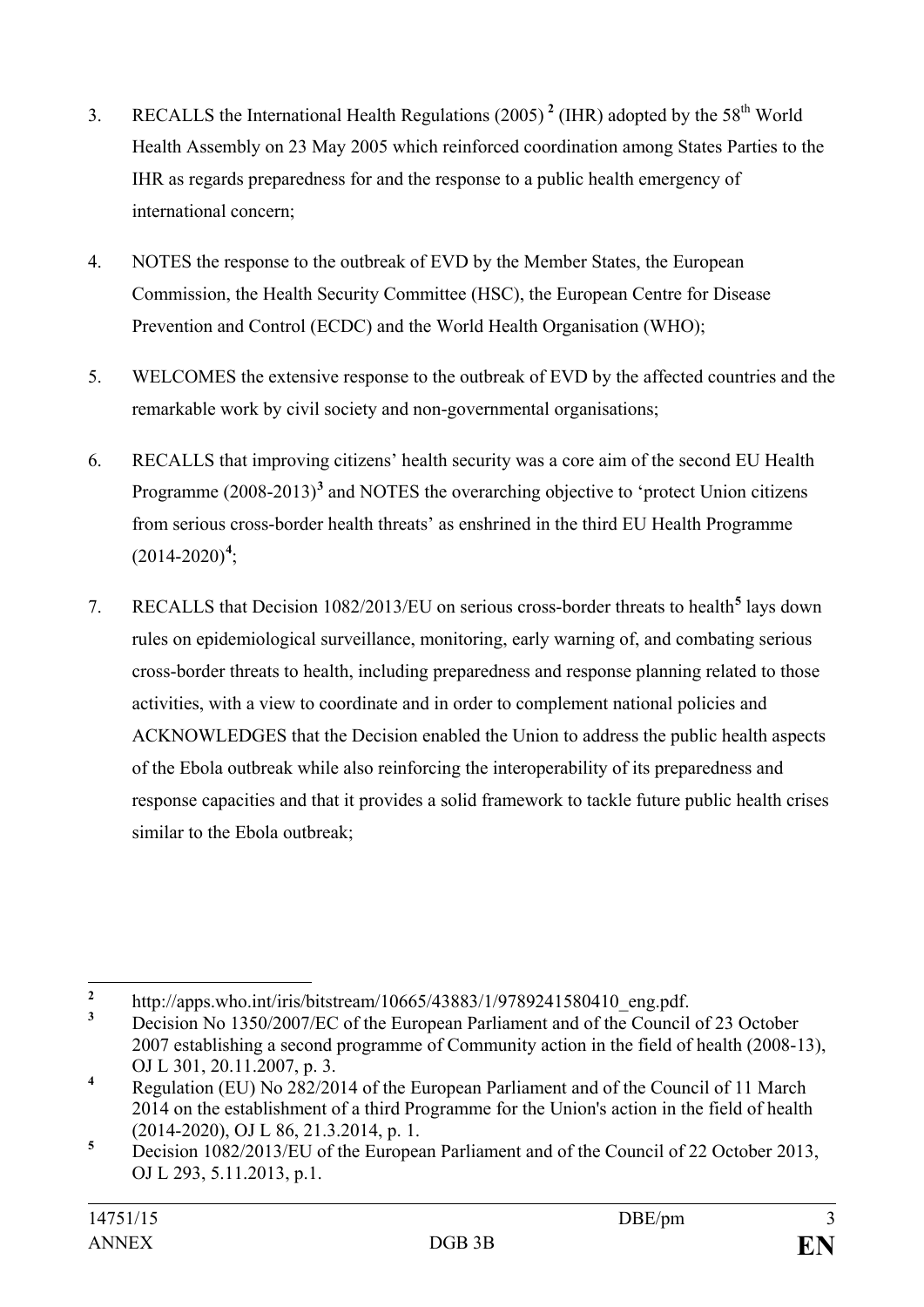- 8. WELCOMES that medical evacuation of Ebola patients to Europe was implemented through the collaboration between the WHO, the Commission services, Member States and the HSC;
- 9. UNDERLINES the importance of coordination of preparedness research at the European and global level and of the efforts made by the respective networks;
- 10. UNDERLINES the important role of the HSC, established by Decision 1082/2013/EU, in supporting the exchange of information between the Member States and the Commission, as well as in facilitating the coordination of the preparedness and response planning to the outbreak and of risk and crisis communication;
- 11. WELCOMES that the EU and its Member States have invested  $\epsilon$ 2 billion in addressing the Ebola crisis<sup>[6](#page-3-0)</sup> and to ensure better preparation to tackle possible future outbreaks;
- 12. RECALLS that under "Horizon 2020 the Framework Programme for Research and Innovation (2014-2020)<sup>"[7](#page-3-1)</sup> the EU has provided  $\epsilon$  140 million on research on communicable diseases, such as Ebola;
- 13. RECALLS the Council Conclusions of 30 April 2009 on "Influenza A/H1N1 infection"**[8](#page-3-2)** as well as the Council Conclusions of 12 October 2009 on "Pandemic (H1N1) 2009 – a strategic approach"**[9](#page-3-3)** and the Council Conclusions of 13 September 2010 on "Lessons learned from the A/H1N1 pandemic – Health security in the European Union"**[10](#page-3-4)**, in which the Member States are invited to continue and to extend cooperation on preparation, monitoring, early warning and coordinated responses for all matters relating to public health emergencies;

<span id="page-3-1"></span>

<span id="page-3-0"></span><sup>&</sup>lt;sup>6</sup> [http://europa.eu/rapid/press-release\\_MEMO-15-5339\\_en.htm.](http://europa.eu/rapid/press-release_MEMO-15-5339_en.htm)<br>**7** Regulation (EU) No 1291/2013 of the European Parliament and of the Council of 11 December 2013 establishing Horizon 2020 - the Framework Programme for Research and Innovation (2014-2020) and repealing Decision No 1982/2006/EC, OJ L 347, 20.12.2013, p. 104–173. **<sup>8</sup>** 9392/09.

<span id="page-3-2"></span>

<span id="page-3-3"></span> $\frac{9}{10}$  13635/09.

<span id="page-3-4"></span>**<sup>10</sup>** 12665/10.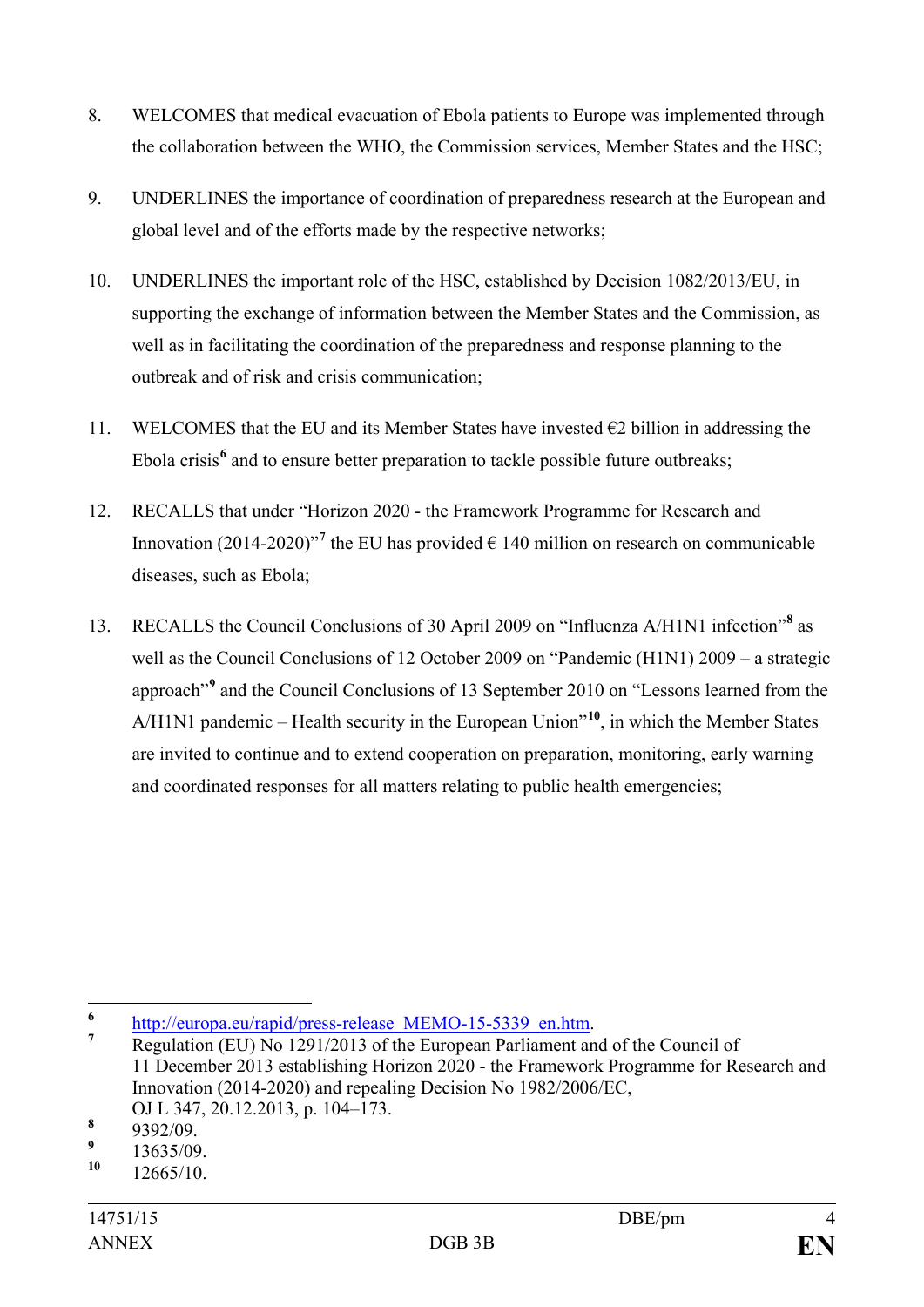- 14. SUPPORTS the ongoing efforts in reforming WHO's preparedness and response capacity as recommended in Resolution EBSS3.R1 on "Ebola: ending the current outbreak, strengthening global preparedness and ensuring the WHO's capacity to prepare for and respond to future large scale outbreaks and emergencies with public health consequences" adopted on 25 January 2015**[11](#page-4-0)** and as a follow-up to the Final Report of the Ebola Interim Assessment Panel published on 7 July 2015**[12](#page-4-1)**;
- 15. WELCOMES the resolution of the European Parliament of 18 September 2014 on EU response to the Ebola outbreak**[13](#page-4-2)** as well as its own-initiative report of 27 October 2015 on "the Ebola crisis: the long-term lessons and how to strengthen health systems in developing countries to prevent future crises"**[14](#page-4-3)**;
- 16. RECALLS the Ebola High Level Coordination meeting held in Brussels on 16 October 2014, co-organised by the Commission and the Italian Presidency of the Council of the European Union, where EU and EEA Ministers of Health reaffirmed joint efforts to reinforce preparedness and response activities to fight Ebola;
- 17. RECALLS the high level conference "Ebola: From Emergency to Recovery" held in Brussels on 3 March 2015**[15](#page-4-4)** under the organisation of the European Union, which aimed to sustain the international mobilisation and to plan the next steps in the fight both against the current outbreak and the Ebola virus in general;

<span id="page-4-1"></span><span id="page-4-0"></span><sup>11</sup> [http://apps.who.int/gb/ebwha/pdf\\_files/EBSS3/EBSS3\\_R1-en.pdf?ua=1&ua=1.](http://apps.who.int/gb/ebwha/pdf_files/EBSS3/EBSS3_R1-en.pdf?ua=1&ua=1)<br>
12 [http://who.int/csr/resources/publications/ebola/report-by-panel.pdf?ua=1.](http://who.int/csr/resources/publications/ebola/report-by-panel.pdf?ua=1)<br>
13 2014/2842(RSP),

<span id="page-4-2"></span>[http://www.europarl.europa.eu/sides/getDoc.do?type=TA&language=EN&reference=P8-TA-](http://www.europarl.europa.eu/sides/getDoc.do?type=TA&language=EN&reference=P8-TA-2014-0026)

<span id="page-4-3"></span>[<sup>2014-0026.</sup>](http://www.europarl.europa.eu/sides/getDoc.do?type=TA&language=EN&reference=P8-TA-2014-0026) **<sup>14</sup>** 2014/2204(INI), [http://www.europarl.europa.eu/sides/getDoc.do?pubRef=-](http://www.europarl.europa.eu/sides/getDoc.do?pubRef=-//EP//TEXT+REPORT+A8-2015-0281+0+DOC+XML+V0//EN&language=en) [//EP//TEXT+REPORT+A8-2015-0281+0+DOC+XML+V0//EN&language=en.](http://www.europarl.europa.eu/sides/getDoc.do?pubRef=-//EP//TEXT+REPORT+A8-2015-0281+0+DOC+XML+V0//EN&language=en) **<sup>15</sup>** [http://europa.eu/rapid/press-release\\_IP-15-4521\\_en.htm.](http://europa.eu/rapid/press-release_IP-15-4521_en.htm)

<span id="page-4-4"></span>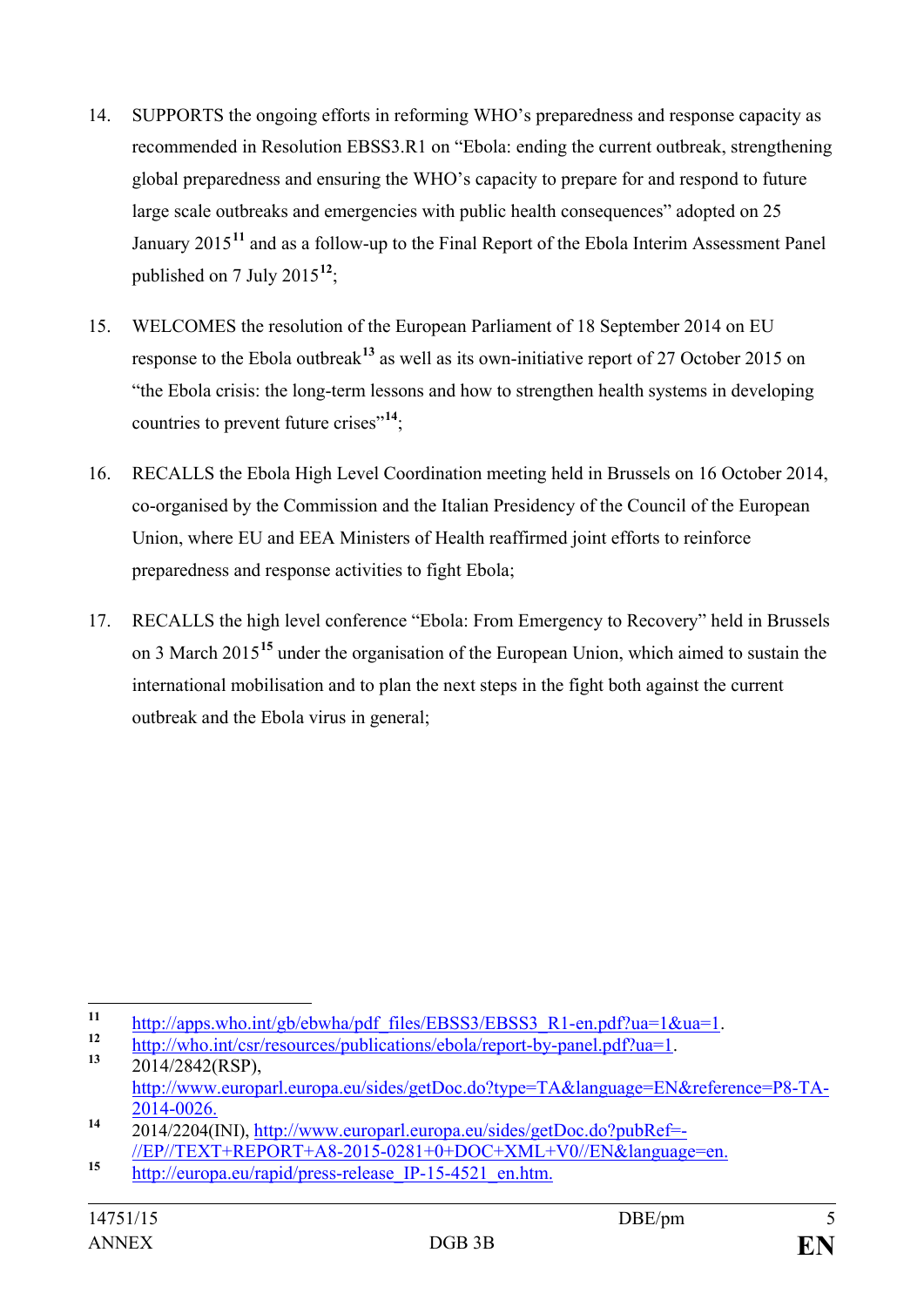- 18. TAKES NOTE of the discussions on lessons learned from the Ebola epidemic that have taken place in various international fora since its outbreak and notably the G7 Health Ministers' Commitment "Lessons Learned from Ebola" adopted on 8 and 9 October  $2015^{16}$  $2015^{16}$  $2015^{16}$  underlining the need for better global public health crisis management and calling for greater cooperation in view of developing and maintaining core capacities for IHR implementation;
- 19. WELCOMES the Conference "Lessons learned for Public Health from the Ebola outbreak in West Africa" co-organized by the Commission and the Luxembourg Presidency of the Council of the European Union on 12 and 14 October 2015 in Luxembourg<sup>[17](#page-5-1)</sup>, which stressed the need for improved cross-sectoral cooperation as well as strengthened health security in the European Union in order to enhance and maintain the response and preparedness capacities of Member States in case of future outbreaks;
- 20. RECOGNISES that while preparedness and response planning as well as its implementation remain primarily a matter of national competence to be decided on by Member States, it is necessary to work together with a view to coordinate, where appropriate, national measures at EU level, in coherence with public health crises management at international level, notably within WHO and in line with Decision 1082/2013/EU on serious cross-border health threats.

## **INVITES MEMBER STATES TO:**

21. MAINTAIN appropriate capacities, during and in between emergencies, in order to strengthen national preparedness and response activities, the international coordination and the implementation of lessons learned from previous incidents.

<span id="page-5-0"></span>**<sup>16</sup>** http://www.bmg.bund.de/fileadmin/dateien/Downloads/G/G7- Ges.Minister 2015/G7 Health Ministers Declaration AMR and EBOLA.pdf.

<span id="page-5-1"></span><sup>&</sup>lt;sup>17</sup> Conference report, http://ec.europa.eu/health/preparedness\_response/events/ev\_20151012\_en.htm#c.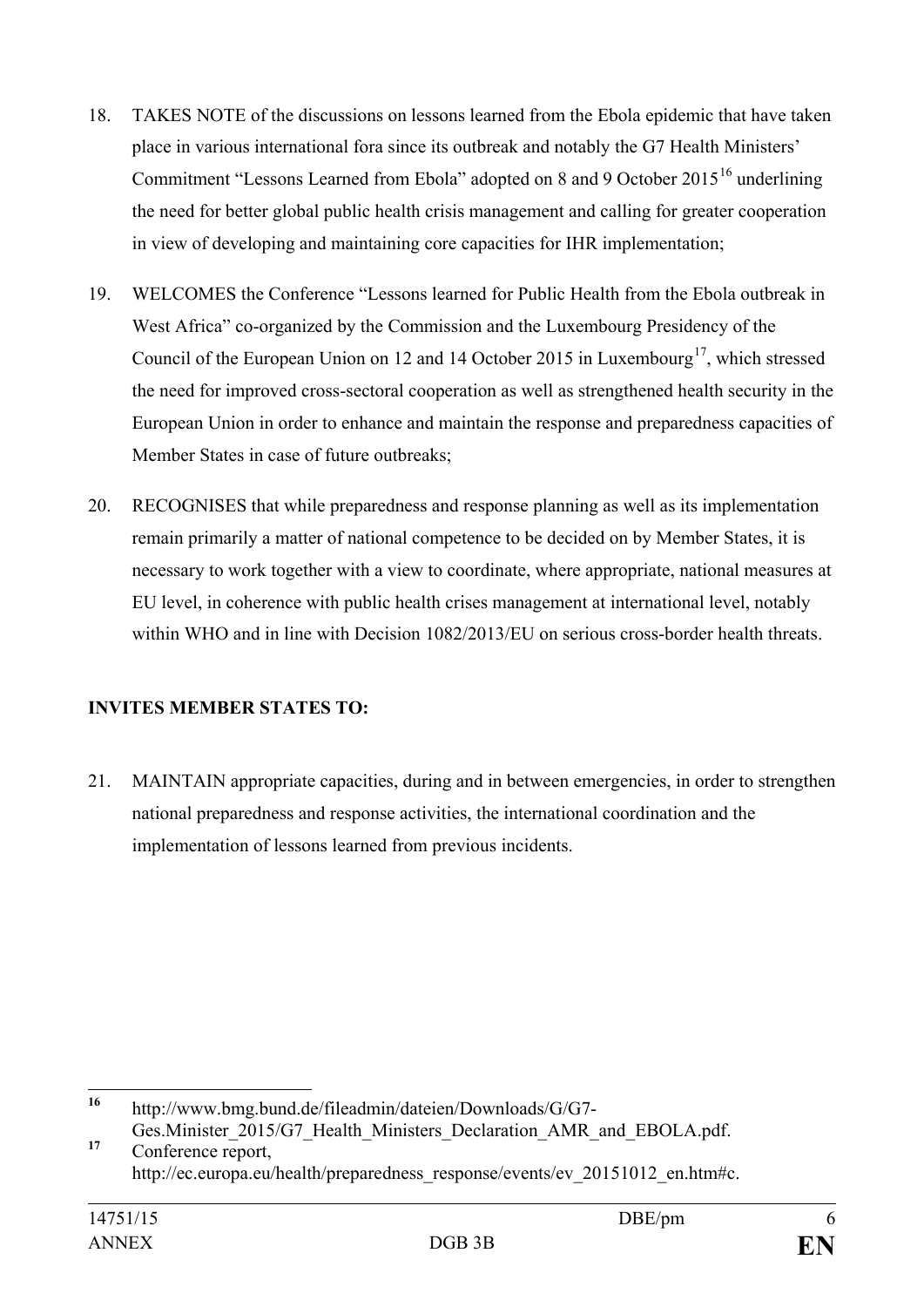### **INVITES THE MEMBER STATES AND THE COMMISSION TO:**

- 22. IDENTIFY, ASSESS and TAKE FORWARD, as appropriate and while fully respecting Member States' competences, discussions of the following issues at EU level, notably within the HSC on the basis of the relevant provisions of Decision 1082/2013/EU and while taking into account relevant work at international level:
	- a) improvement of cross-sectoral coordination and collaboration in facing public health emergencies of international concern within the EU;
	- b) strengthening of risk-assessment and risk–management of serious cross-border threats to health;
	- c) exchange of good practices in the field of prevention and treatment, including protection and training of health care workers;
	- d) fostering of stronger involvement of relevant work and experiences of other stakeholders such as civil society and non-governmental organisations;
	- e) defining EU medical evacuation capacities in preparation for possible future emergencies;
	- f) strengthening of preparedness research, notably with regard to diagnostic methods, vaccines and therapeutic products development and improvement of coordination between the European and global research community;
	- g) the means and tools to deliver medical and public health assistance (emergency medical teams and experts) as part of the European Emergency Response Capacity under the Union Civil Protection Mechanism in collaboration with WHO and the Global Health Emergency Workforce, in accordance with Decision 1313/2013/EU on a Union Civil Protection Mechanism**[18](#page-6-0)**;
	- h) strengthening of public health and health service expertise as regards the prevention of the spread, as well as control, management of serious cross-border health threats and treatment of related diseases e.g. by expert networks on screening and clinical case management as well as Europe-wide simulation exercises to test cross-sectoral coordination;

<span id="page-6-0"></span>**<sup>18</sup>** OJ L 347, 20.12.2013, p. 924–947